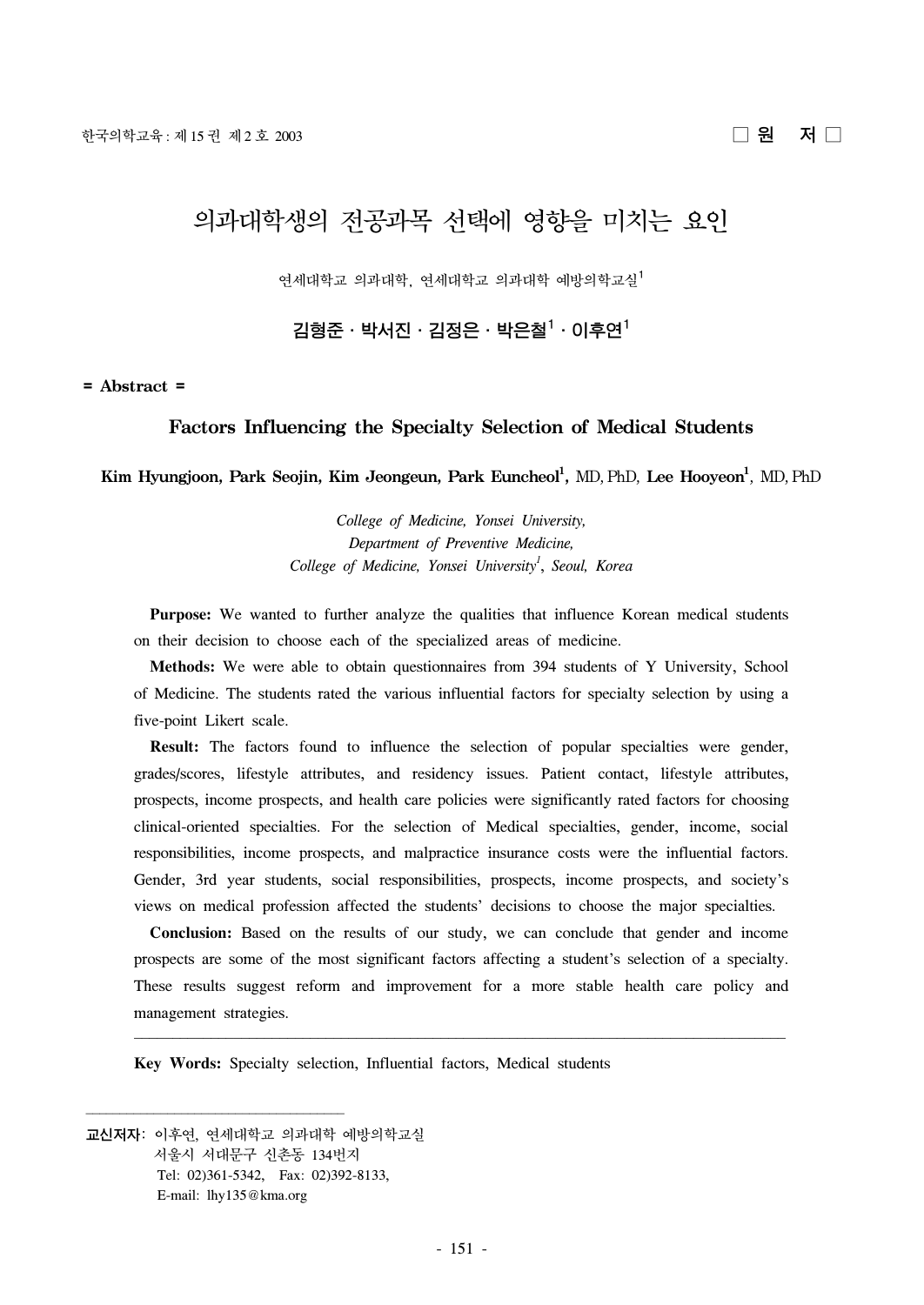# 서 론

 최근 개원 가능성이 높거나, 주로 비급여 의료 서 비스를 통하여 많은 수입을 올릴 수 있고, 의료사고 의 위험부담이 비교적 적은 전문과목으로 전공의 지원이 편중되고 있는 실정이다. 반면 생명에 직접 적인 영향을 미칠 수 있는 의료서비스를 시행하고 이에 따른 의료사고의 부담이 높은 반면, 낮은 의료 보험 수가로 인해 상대적으로 낮은 보상을 받는 전 문과목을 기피하는 현상은 이미 만연화 되어 있고 이로 인한 전공의 수급에 있어 여러 가지 문제가 발 생하고 있다. 최근 종합병원에서는 의료법상 필수 진료과목의 전문의 미확보문제와 전공의 양성문제 가 대두되고 있고, 일부 병원에서는 특정과의 전공 의가 부족하여 특정 전문과목의 진료가 중단되는 사태까지 발생하고 있다. 이러한 의료인력자원의 수 요 및 공급의 불균형은 당분간 계속될 것으로 예상 된다.

 의대생들의 전공분야 선택에 대한 국내 연구로는 의과대학 학생들의 임상의학과 기초의학에 대한 희 망정도를 측정한 박정한 (1999) 등의 연구가 있었고, 의과대학생의 희망진로변화에 영향을 미치는 요인 을 사회인구학적 특성, 입학동기 특성으로 나누어 고찰한 권성준 (2001) 등의 연구가 있었다. 그러나 의대생의 전공분야 선택에 관한 국내연구는 위의 논문을 제외하면 미비한 실정에 있으며, 전공 선택 에 영향을 주는 요인을 다양한 측면에서 접근하거 나 범주화해서 살펴보지 못한 한계가 있다.

 반면, 국외 연구에서는 의과 대학생들의 전공선택 과 관련된 요인을 다양하게 접근한 연구들이 많았 다. Kassebaum (1994) 등은 의과대학 졸업생들의 전공선택에 영향을 미치는 요인으로 36가지 항목으 로 제시하였고, 임상의학 분야를 일반전공 분야 (generalist specialties), 내과전문 분야 (medical specialties), 외과전문분야 (surgical specialties), 진료지 원 분야 (support specialties)로 세부적으로 나누어 각각의 요인들이 전공선택에 미치는 영향을 분석하 였다. Lieu (1989) 등의 연구에서는 의과대학 기간의 경험과 전공한 과의 내적 특성 변수를 포함하여 연 구하였다. 이외 다른 연구에서는 학생 때의 성적, 의 료 시장변화, 의료사고 위험 정도, 삶의 질, 임상 교 수의 영향 등이 진로선택에 관련 있는 요인으로 제 시하고 있다 (Schwartz, 1990; Carline, 1991; Jarecky, 1993; Osborn, 1993; Xu, 1999; Griffith, 2000; Novielli, 2001; Retchin, 2001).

 국외 연구들에서와 같이 국내에서도 의대생의 전 공선택을 단지 임상의학과 기초의학에 한정시킬 것 이 아니라, 임상분야도 다양한 기준에 따라 범주화 시켜 나눠볼 필요가 있고, 의과대학생의 전공선택에 영향을 주는 요인에 대한 다양하고 구체적인 접근 이 이루어져야 할 것이다. 따라서 본 연구에서는 향 후 몇 년간 각 과별 의료인력 공급의 양을 좌우할 대상인 의과대학 학생들을 대상으로 하여 각 전문 과목에 대한 선호도와 이에 영향을 미치는 요인을 밝혀서, 이를 근거로 좀더 합리적인 전공의 수급정 책을 마련하는데 기초가 되고자 한다.

## 대상 및 방법

## 가. 연구대상

 본 연구에서는 Y대학교 의과대학 본과1학년에서 4학년 재학생 700명을 대상으로 하였다. 구조화된 설문지를 이용한 조사를 실시하여 최종 395 (56.4%) 개의 응답을 분석대상으로 하였다.

## 나. 연구의 틀

 개인이 특정 전문과목을 선호하는 데 영향을 미 치는 요인을 사회인구학적 구성, 입학동기 특성, 개 인의 특성, 과의 특성, 사회 경제적 요인으로 구분 (Fig. 1)하고 각각의 요인이 전문과목 선호에 미치는 영향을 알아보았다.

#### 1) 독립변수

 의과 대학생의 과 선호도에 영향을 미치는 요인 들을 5가지 큰 항목으로 분류하였다. 첫째, 사회 인 구학적 특성은 성별, 학년, 학비 부담자의 월소득, 결혼여부 등으로 정의하였다. 둘째, 입학동기 특성 은 의과대학을 진학한 동기, 입학 전형 방법으로 정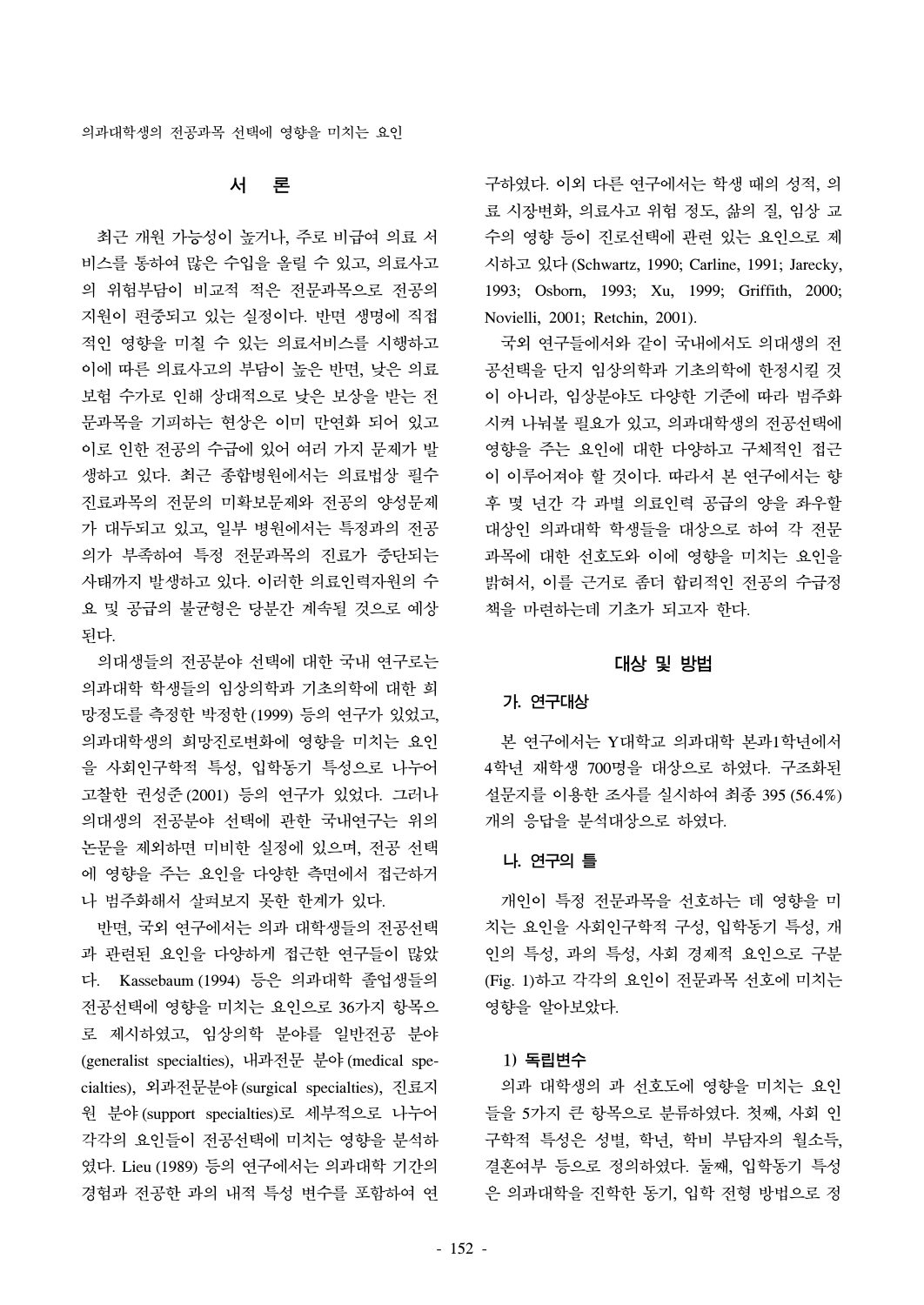

**Fig. 1.** The model of variables used in this study \* : amount of work hours, workload and stress <sup>†</sup>: job security, opportunities for teaching

의하였고, 셋째, 개인의 특성은 개인의 적성 및 흥 미, 사회적 가치관 및 직업관, 부모나 친지 혹은 주 위 의료인의 권유, 성적, 기초과목수업의 영향, 임상 과목 수업의 영향, 임상실습의 영향 등으로 정의하 였다. 넷째, 전문과목의 특성은 환자와의 접촉 여부, 전문과목의 근로시간과 업무량, 선택한 과목의 전공 의 수요, 개원 및 취직 전망 등으로 정의하고, 마지막 사회 경제적 요인은 경제적 수입, 의료사고 위험 정 도, 의사에 대한 사회적 인식 및 태도, 의약분업 및 의료공급체계 등 국가의 의료정책으로 정의하였다 (Fig. 1).

#### 2) 종속변수

 전문과목을 내과, 일반외과, 산부인과, 소아과, 정 신과, 신경과, 피부과, 안과, 이비인후과, 진단방사선 과, 성형외과, 정형외과, 흉부외과, 신경외과, 가정의

학과, 재활의학과, 비뇨기과, 마취과, 임상병리과, 응 급의학과, 치료방사선과를 포함한 임상의학 분야와, 생화학, 생리학, 미생물학, 기생충학, 해부학, 병리 학, 약리학, 예방의학, 의용공학, 법의학 등을 포함 한 기초의학 분야로 정의하였다.

 그리고 전문과목을 4가지로 범주화하였다. 첫째, 대한 병원 협회의 2001년도 2월 전공의 정원 대비 1 년차 확보율을 토대로 전공의 1년차 확보율이 70% 이상일 때 인기과로 구분하였고, 70%미만인 경우 비인기과로 구분하였다. 안과, 성형외과, 피부과, 이 비인후과, 산부인과, 재활의학과, 비뇨기과, 정형외 과, 신경외과, 정신과가 인기과에 포함되었고, 그 외 과들이 비인기과에 포함되었다. 둘째, 임상의학 분 야는 환자를 치료하는데 직접 또는 간접적으로 관 련되는 과목를 포함시켰고, 비임상의학 분야에는 기 초의학과 특수 분야를 포함시켰다. 셋째, 수술을 하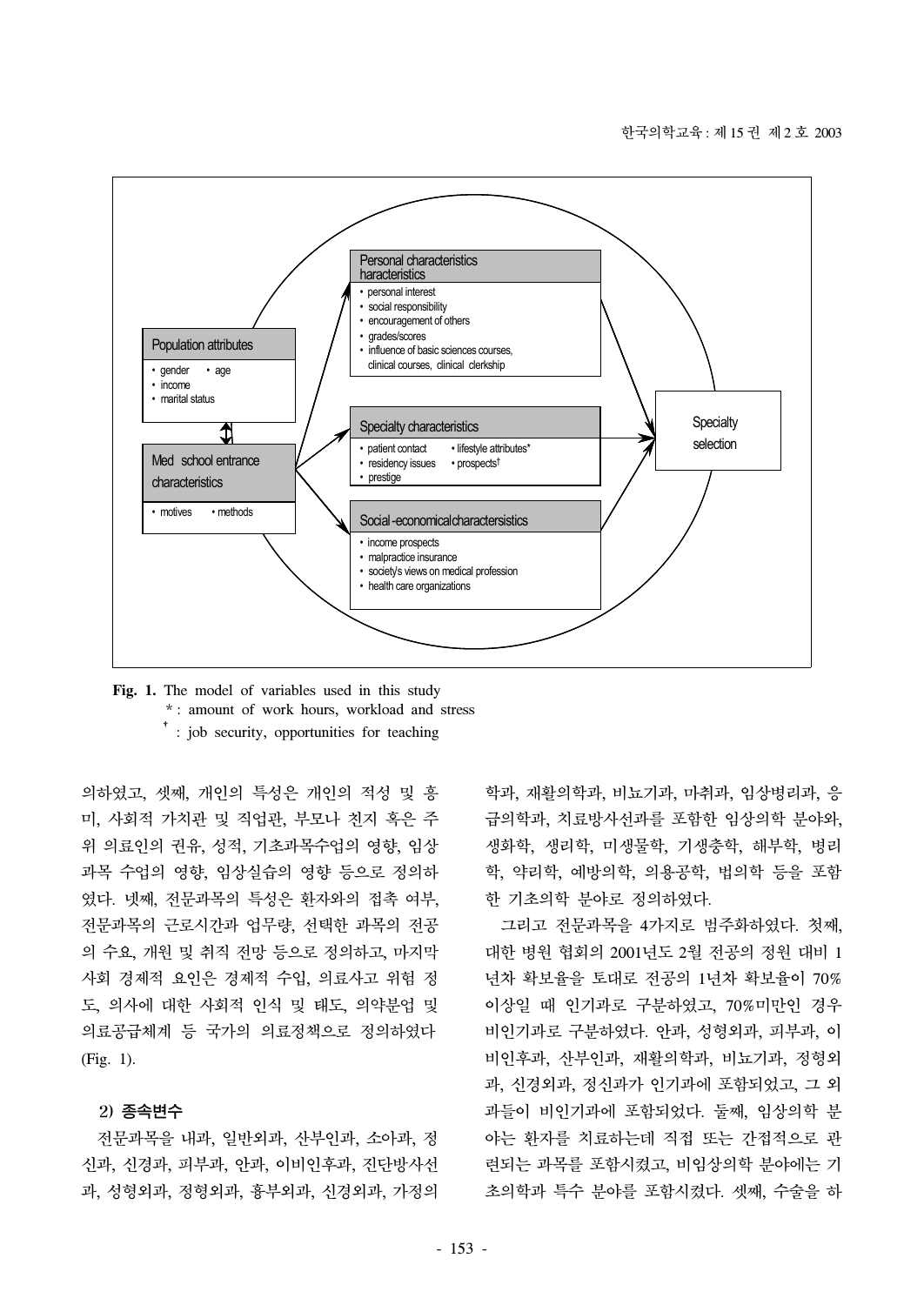| Variables       |                |                                | Number | %     |
|-----------------|----------------|--------------------------------|--------|-------|
| Population      | Gender<br>Male |                                | 272    | 69.0  |
| attribute       |                | Female                         | 122    | 31.0  |
|                 | Year           | 1st year                       | 86     | 21.8  |
|                 |                | 2nd year                       | 94     | 23.9  |
|                 |                | 3rd year                       | 92     | 23.4  |
|                 |                | 4th year                       | 122    | 31.0  |
|                 | Income         | $< 1,000,000$ won              | 30     | 7.6   |
|                 |                | $1,000,000 \sim 2,000,000$ won | 41     | 10.4  |
|                 |                | $2,000,000 \sim 3,000,000$ won | 88     | 22.3  |
|                 |                | $3,000,000 \sim 5,000,000$ won | 132    | 33.5  |
|                 |                | $\geq 5,000,000$ won           | 103    | 26.1  |
|                 | Marital status | Married                        | 9      | 2.3   |
|                 |                | Single                         | 385    | 97.7  |
| Medical         | Motives        | Income prospects               | 53     | 13.5  |
| school          |                | Personal interest              | 163    | 41.4  |
| entrance        |                | Aspiraion to become a doctor   | 72     | 18.3  |
| characteristics |                | Encouragement of others        | 39     | 9.9   |
|                 |                | Other                          | 67     | 17.0  |
|                 | Entrance       | Pre-medical class              | 339    | 86.0  |
|                 | Methods        | Female                         | 55     | 14.0  |
| Total           |                |                                | 394    | 100.0 |

**Table I.** Characteristics of Medical Students Surveyed in This Study

는지의 여부에 따라 내과계와 외과계로 나누고, 산 부인과, 비뇨기과, 안과, 이비인후과를 외과계로 포 함시켰다. 넷째, 주요 전문과목으로는 내과, 외과, 산부인과, 소아과, 정신과를 포함하고, 그 외에 해당 하는 과목과 구분하였다. 그리고 그 외 언론계, 정치 계, 법조계, 제약회사 등을 포함한 특수 분야를 구분 하였다.

## 다. 조사도구 및 분석방법

 의과대학생들의 과 선호도에 영향을 미치는 요인 을 분석하기 위하여 구조화된 설문지를 이용하였다. 설문지는 5개의 대항목과 23개의 세부항목으로 구 성하였다. 전문과목 선택에 있어서 설문지를 통해 조사된 16가지 항목들을 3가지의 영역 (개인적 요 인, 과의 특성, 사회경제적 요인)으로 분류하였으며 영역별 점수는 Likert 5점 척도로 점수화 한 것에 대 해 평균을 구하였다.

 사회인구학적 특성과 입학동기 특성과 같은 명목 형 변수들에 대해서는 t-test를 시행하였고, 나이와 Likert 5점 척도로 표시된 개인적 요인, 과의 특성 그리고 사회경제학적 요인에 대해서는  $\chi^2$  검정을 시 행하였다. 사회인구학적 특성, 입학동기 특성, 개인 적 요인, 과의 특성, 그리고 사회경제적인 요인들 중 전문과목 선호에 미치는 요인을 알아보기 위해 로 지스틱 회귀 실시하였다. 통계 분석은 윈도우즈용 SAS 8.1 통계 분석 프로그램을 이용하였다.

#### 결 과

## 가. 일반적 특성

 전체 조사대상자 중 남학생이 69.0%로 여학생보 다 많았고, 학년별 구성은 각 학년이 비교적 고르게 분포되었으나 본과 4학년이 122명으로 가장 많았다. 학비 부담자의 월평균 소득은 300~500만원인 경우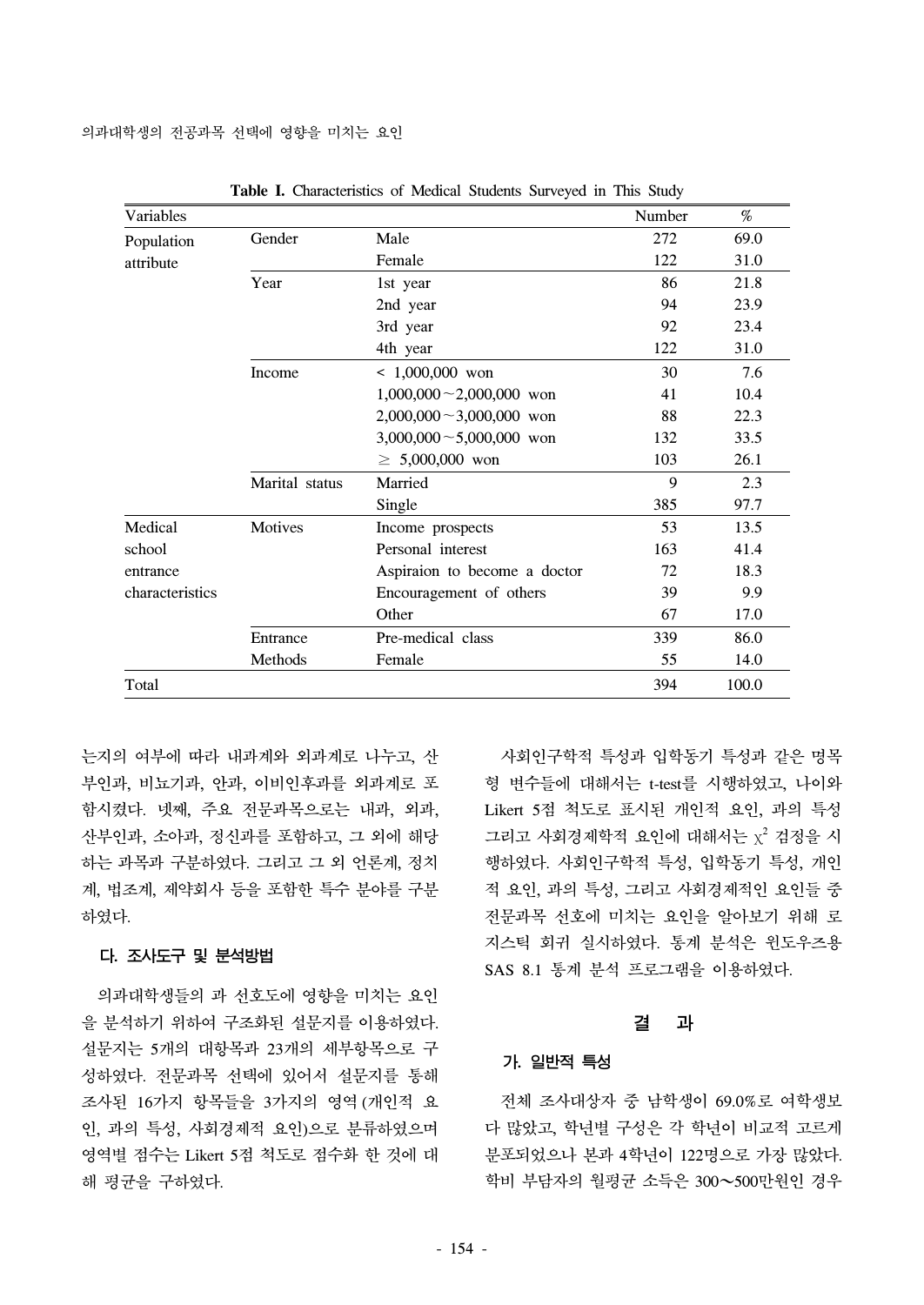| Variables     |               |                          | Number         | $\%$  |
|---------------|---------------|--------------------------|----------------|-------|
| Clinician     | Medical part  | Internal medicine        | 100            | 25.4  |
|               |               | Pediatrics               | 35             | 8.9   |
|               |               | Phsyciatry               | 21             | 5.3   |
|               |               | Neurology                | $\overline{7}$ | 1.8   |
|               |               | Dermatology              | 17             | 4.3   |
|               |               | Diagnostic radiology     | 5              | 1.3   |
|               |               | Family medicine          | 11             | 2.8   |
|               |               | Rehabilitation medicine  | $\overline{4}$ | 1.0   |
|               |               | Laboratory medicine      | $\mathbf{1}$   | 0.3   |
|               | Surgical part | General surgery          | 24             | 6.1   |
|               |               | Obsterics and gynecology | 10             | 2.5   |
|               |               | Ophthalmology            | 16             | 4.1   |
|               |               | Otolaryngology           | 21             | 5.3   |
|               |               | Plastic surgery          | 18             | 4.6   |
|               |               | Orthopedic               | 20             | 5.1   |
|               |               | Chest surgery            | 11             | 2.8   |
|               |               | Neurosurgery             | 12             | 3.1   |
|               |               | Urology                  | 5              | 1.3   |
|               |               | Anestherology            | 4              | 1.0   |
|               |               | Therapeutic radiology    | $\mathbf{1}$   | 0.3   |
|               |               | Emergency medicine       | $\overline{4}$ | 1.0   |
| Non-clinician |               | Biochemistry             | $\overline{2}$ | 0.5   |
|               |               | Physiology               | $\mathbf{1}$   | 0.3   |
|               |               | Anatomist                | 1              | 0.3   |
|               |               | Pathology                | 3              | 0.8   |
|               |               | Microbiology             | 1              | 0.3   |
|               |               | Preventive medicine      | 1              | 0.3   |
|               |               | Pharmacology             | $\overline{2}$ | 0.5   |
|               |               | Legal medicine           | $\mathbf{1}$   | 0.3   |
| Other         |               | Lawer                    | 5              | 1.3   |
|               |               | Politician               | 1              | 0.3   |
|               |               | Researcher in pharmarcy  | 1              | 0.3   |
|               |               | Other                    | 4              | 1.0   |
|               |               | Non                      | 24             | 6.1   |
| Total         |               |                          | 394            | 100.0 |

**Table II.** The Distribution of Speciality Selection

가 132명으로 가장 많았다.

 입학동기 특성 중 의과대학 진학 동기로는 개인 적 흥미와 관심 때문이라는 의견이 41.4%로 가장 높았고, 그 외 의사에 대한 동경이나 경제적인 이유 라는 응답도 높았다. 입학 전형 방법으로는 의예과 로 입학한 학생이 339명, 복수전공 및 학사입학으로 들어온 학생들이 55명으로 각각 86.0%, 14.0%를 차 지하였다 (Table Ⅰ).

나. 선호하는 과의 분포

 내과가 100명 (25.4%)로 가장 많았고, 다음으로 소아과 35명 (8.9%), 일반외과 24명 (6.1%) 순이었 다. 조사 대상 중 24명 (6.1%)은 현재 선호하는 분야 가 없는 것으로 조사되었다 (Table II).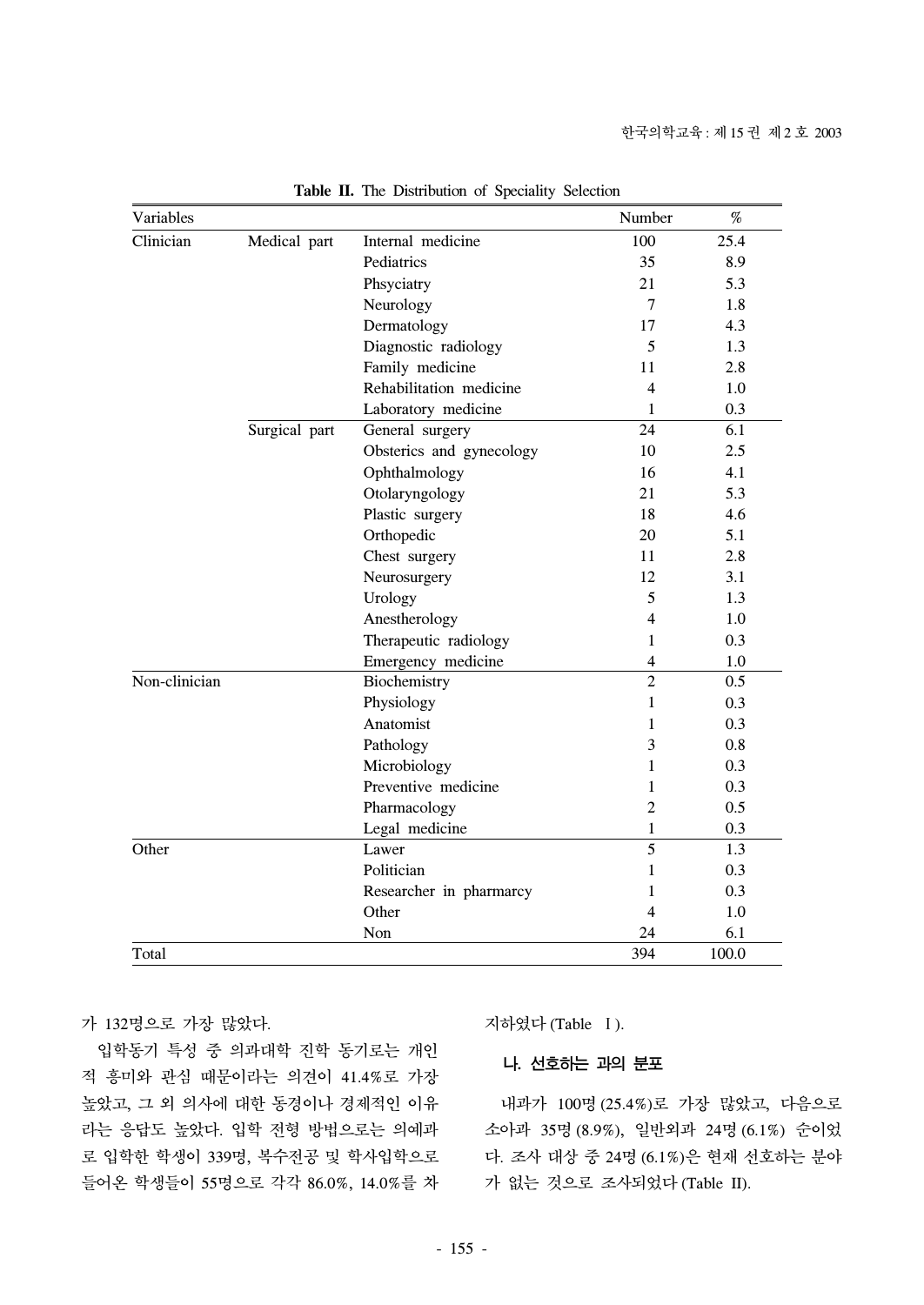| Variables       |                  |                                     | Odds ratio | 95% $CI^*$ |        | p-value |
|-----------------|------------------|-------------------------------------|------------|------------|--------|---------|
| Population      | Gender           | Female                              | 0.518      | 0.283      | 0.947  | 0.0326  |
| attribute       | Year             | 1st year                            | 1.625      | 0.723      | 3.650  | 0.2399  |
|                 |                  | 2nd year                            | 1.702      | 0.753      | 3.849  | 0.2014  |
|                 |                  | 3rd year                            | 0.697      | 0.339      | 1.435  | 0.3277  |
|                 | Income           | $< 1,000,000$ won                   | 0.777      | 0.238      | 2.535  | 0.6764  |
|                 |                  | $1,000,000 - 2,000,000$ won         | 0.423      | 0.164      | 1.088  | 0.0742  |
|                 |                  | $2,000,000 \sim 3,000,000$ won      | 0.484      | 0.217      | 1.079  | 0.0761  |
|                 |                  | $3,000,000 \sim 5,000,000$ won      | 0.775      | 0.372      | 1.614  | 0.4958  |
|                 | Marital status   | Single                              | 4.070      | 0.386      | 42.866 | 0.2426  |
| Medical school  | entrance methods | 4-year university graduate          | 1.378      | 0.599      | 3.173  | 0.4507  |
| Personal        |                  | Personal interest                   | 0.972      | 0.646      | 1.464  | 0.8922  |
| characteristics |                  | Social responsibility               | 0.914      | 0.608      | 1.374  | 0.6655  |
|                 |                  | Encouragement of others             | 1.091      | 0.811      | 1.468  | 0.5635  |
|                 |                  | Grades/scores                       | 1.374      | 1.050      | 1.797  | 0.0205  |
|                 |                  | Influence of basic science courses  | 0.883      | 0.677      | 1.152  | 0.3595  |
| Specialty       |                  | Patient contact                     | 0.969      | 0.724      | 1.295  | 0.8296  |
| characteristics |                  | Lifestyle attributes*               | 1.510      | 1.109      | 2.056  | 0.0088  |
|                 |                  | Residency issues                    | 0.585      | 0.418      | 0.818  | 0.0017  |
|                 |                  | Prospects'                          | 1.431      | 0.986      | 2.078  | 0.0595  |
|                 |                  | Prestige                            | 1.102      | 0.767      | 1.583  | 0.6006  |
| Social          |                  | Income prospects                    | 1.263      | 0.860      | 1.856  | 0.2341  |
| economical      |                  | Malpractice insurance costs         | 0.739      | 0.514      | 1.061  | 0.1010  |
| characteristics |                  | Society's views on medical professi | 1.250      | 0.838      | 1.864  | 0.2737  |
|                 |                  | Health care organizaions            | 1.037      | 0.751      | 1.433  | 0.8242  |

|  |                         |  | Table III. Multivariate Analysis on the Characteristics that Influence the Selection of Popular Specialties over |  |  |  |  |
|--|-------------------------|--|------------------------------------------------------------------------------------------------------------------|--|--|--|--|
|  | Non-popular Specialties |  |                                                                                                                  |  |  |  |  |

† : Job security, Opportunities for teaching

‡ : CI, confidence interval

Compared with male (gender), 4th year (year),  $5,000,000 \sim (income)$ , married (marital status)

## 다. 전문과목 선호도에 영향을 미치는 요인

## 1) 인기과와 비인기 과목의 선택비교

 인기과와 비인기과의 선호도에 영향을 미치는 독 립 변수로는 성별, 성적의 영향, 선택한 분야의 특 성, 레지던트 수요 등이 유의한 영향을 미쳤다. 남 성일수록, 성적이 과 선호도에 영향을 더 많이 미친 다고 생각할수록 또한 선택한 분야의 근로시간이나 근무량을 고려할수록 인기과를 선호하였다 반면 레 지던트 수요를 고려하는 군에서는 인기과 보다는 비인기과를 선호하는 양상을 보였다 (Table Ⅲ).

## 2) 임상과 임상 외 분야의 선택비교

 임상과와 비임상과를 선택하는 데 영향을 미치는 독립변수는 환자와 접촉 여부, 근로시간, 근무량, 지 식수준, 경제적 수입, 앞으로의 전망, 의료공급체계 나 의약분업 등의 정책적 요인이었다. 임상과를 선 택한 집단에서는 환자와 접촉 여부, 근로시간, 근무 량, 지식수준을 과 선택의 중요한 요인으로 꼽았다. 그리고 경제적 수입을 고려할수록 임상과를 택하는 비율이 비임상과에 비해 2.672배 높았고, 비임상과 를 선택한 집단에서는 앞으로의 전망, 의료공급체계 나 의약분업 등의 정책적 요인을 중요하게 생각하 였다 (Table Ⅳ).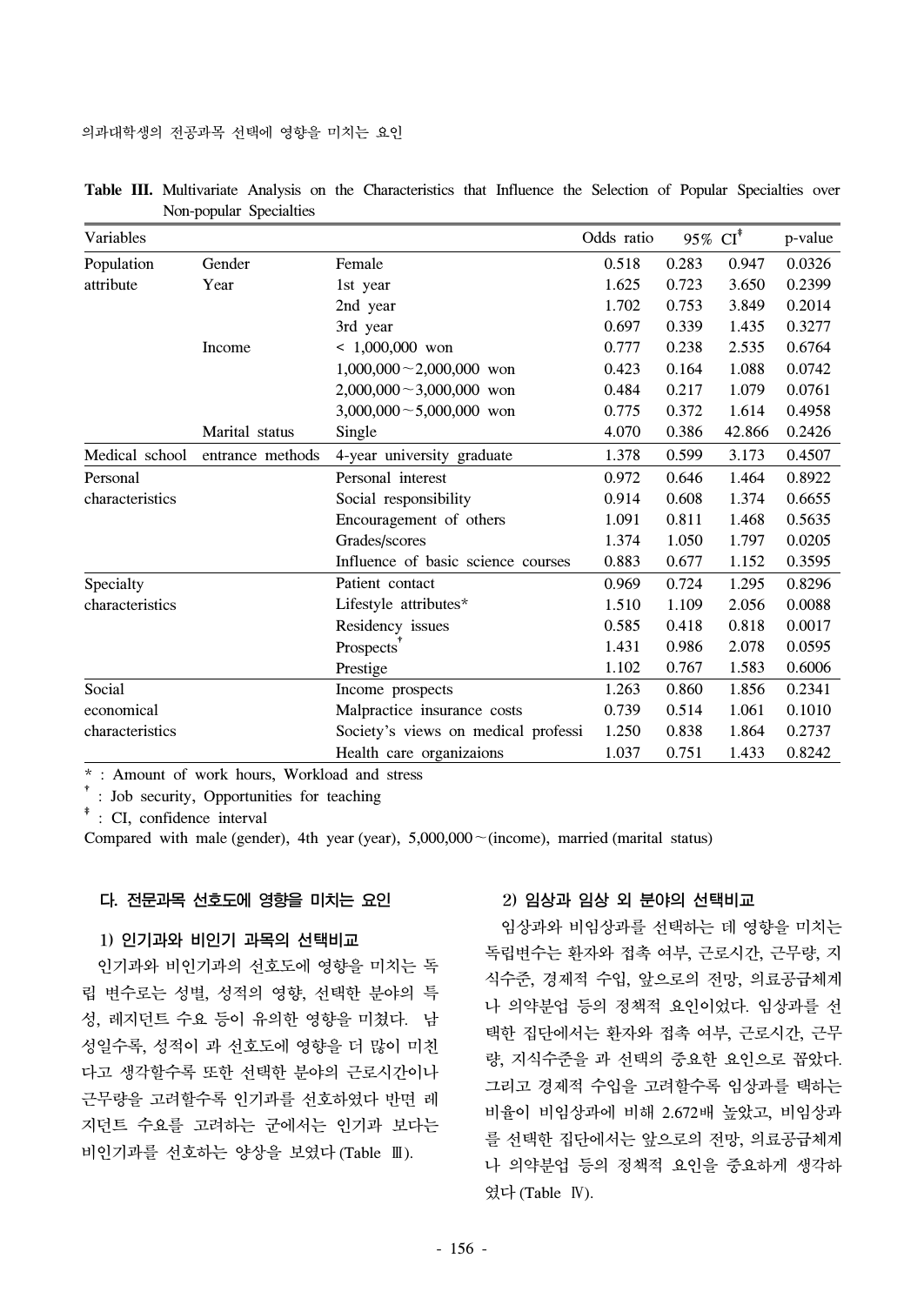| Variables       |                  |                                     | Odds ratio |       | 95% $CI^*$ | p-value |
|-----------------|------------------|-------------------------------------|------------|-------|------------|---------|
| Population      | Gender           | Female                              | 2.219      | 0.491 | 10.016     | 0.3001  |
| attribute       | Year             | 1st year                            | 0.838      | 0.145 | 4.829      | 0.8434  |
|                 |                  | 2nd year                            | 0.370      | 0.082 | 1.667      | 0.1956  |
|                 |                  | 3rd year                            | 3.726      | 0.567 | 24.506     | 0.1710  |
|                 | Income           | $< 1,000,000$ won                   | 1.580      | 0.203 | 12.276     | 0.6620  |
|                 |                  | $1,000,000 - 2,000,000$ won         | 13.513     | 0.881 | 207.187    | 0.0616  |
|                 |                  | $2,000,000 \sim 3,000,000$ won      | 2.825      | 0.555 | 14.385     | 0.2111  |
|                 |                  | $3,000,000 \sim 5,000,000$ won      | 2.808      | 0.639 | 12.341     | 0.1715  |
|                 | Marital status   | Single                              | 1.178      | 0.013 | 105.071    | 0.9430  |
| Medical school  | entrance methods | 4-year university graduate          | 0.586      | 0.127 | 2.712      | 0.4941  |
| Ersonal         |                  | Personal interest                   | 0.589      | 0.286 | 1.213      | 0.1509  |
| characteristics |                  | Social responsibility               | 0.937      | 0.475 | 1.848      | 0.8504  |
|                 |                  | Encouragement of others             | 1.122      | 0.610 | 2.065      | 0.7117  |
|                 |                  | Grades/scores                       | 0.975      | 0.535 | 1.775      | 0.9328  |
|                 |                  | Influence of basic science courses  | 0.625      | 0.636 | 1.074      | 0.0890  |
| Specialty       |                  | Patient contact                     | 2.081      | 0.223 | 3.543      | 0.0069  |
| characteristics |                  | Lifestyle attributes*               | 2.188      | 1.166 | 4.105      | 0.0147  |
|                 |                  | Residency issues                    | 0.742      | 0.408 | 1.348      | 0.3275  |
|                 |                  | Prospects                           | 0.335      | 0.157 | 0.712      | 0.0045  |
|                 |                  | Prestige                            | 1.285      | 0.633 | 2.608      | 0.4877  |
| Social          |                  | Income prospects                    | 2.672      | 1.302 | 5.483      | 0.0073  |
| economical      |                  | Malpractice insurance costs         | 0.817      | 0.436 | 1.532      | 0.5288  |
| characteristics |                  | Society's views on medical professi | 2.362      | 0.985 | 5.666      | .0541   |
|                 |                  | Health care organizaions            | 0.339      | 0.169 | 0.679      | 0.0023  |

**Table IV.** Multivariate Analysis on the Characteristics that Influence the Selection of Clinical Areas over Basic Sciences (Non-Clinical Areas)

† : Job security, Opportunities for teaching

‡ : CI, confidence interval

Compared with male (gender), 4th year (year), 5,000,000~(income), married (marital status)

#### 3) 내과계와 외과계의 선택비교

 내과계와 외과계에 대한 선호도에 영향을 미치는 독립 변수에는 성별, 학비부담자의 월소득, 개인적 인 요인으로 가치관이나 직업관, 사회적 요인으로는 경제적 수입, 의료사고 위험 정도가 있다. 이 중 남 성에 비해 여성이 2.97배나 내과계를 선호하였고, 학비부담자의 월소득이 500만원 이상일 때에 비해 100~200만원일 때 내과계 선호도가 5.13배나 되었 다. 가치관이나 직업관, 의료사고 위험 정도를 더 많 이 고려할수록 내과계열을 선호하는 경향이 컸다. 외과계열을 선호하는 집단에서는 경제적 수입을 중 요시하였다 (Table Ⅴ).

#### 4) 주요과목과 비주요 과목의 선택비교

 주요과목은 여성이 2.507배를 선호하는 경향을 보였으며, 본과 4학년에 비해 본과 3학년이 2.418배 주요과목을 선호하였다. 의사에 대한 사회적 인식이 비주요과목보다 주요과목을 선호하는데 2.239배 영향 을 미쳤다. 비주요과목은 앞으로의 전망이나 경제적 수입에 의미를 많이 둘수록 선호하였다 (TableⅥ).

## 고 찰

## 가. 연구방법에 대한 고찰

본 연구에서는 의대생의 전공선택을 임상의학분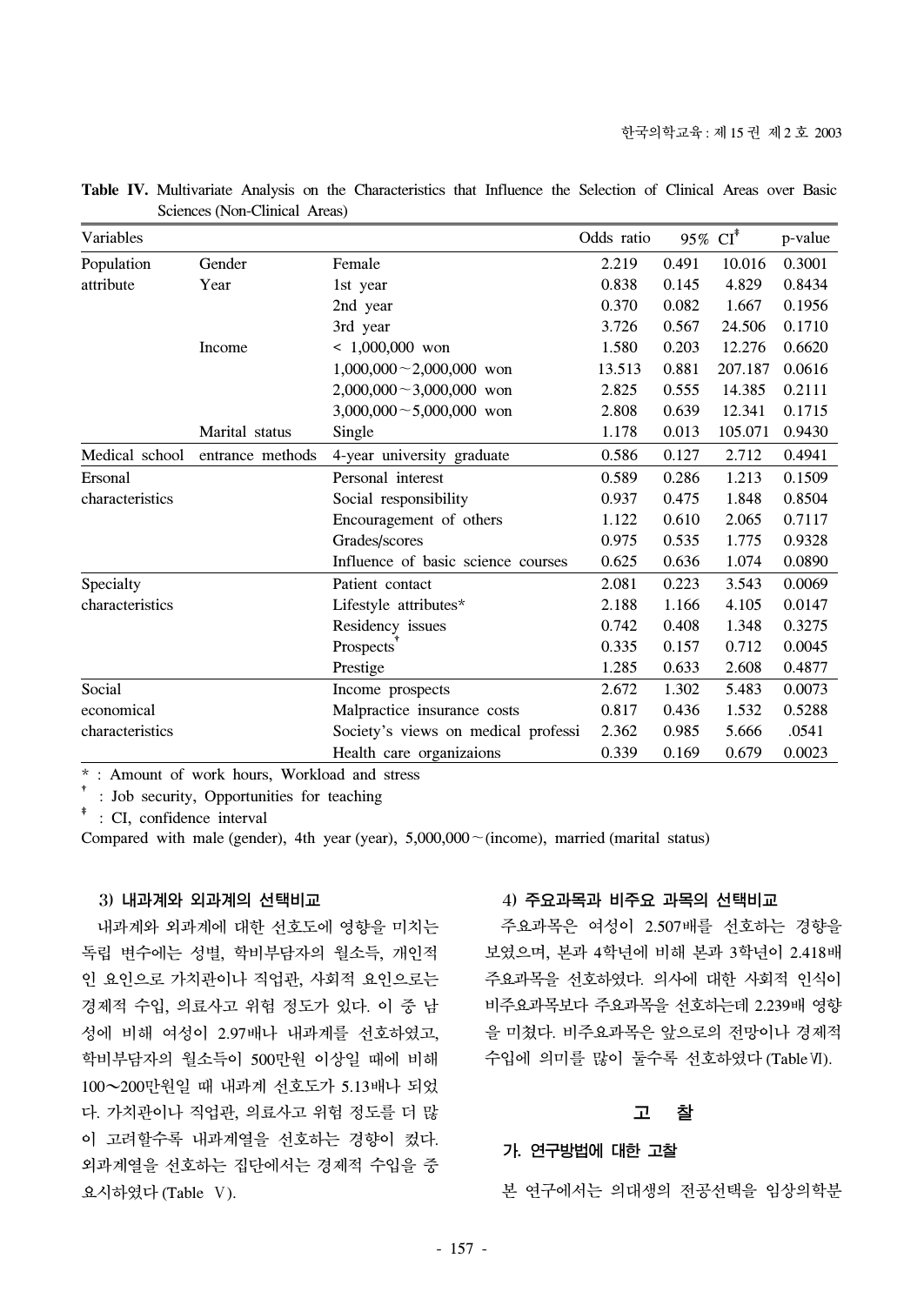| Variables       |                  |                                     | Odds ratio | 95% $CI^*$ |        | p-value  |
|-----------------|------------------|-------------------------------------|------------|------------|--------|----------|
| Population      | Gender           | Female                              | 2.970      | 1.623      | 5.435  | 0.0004   |
| attribute       | Year             | 1st year                            | 0.498      | 0.233      | 1.066  | 0.0725   |
|                 |                  | 2nd year                            | 0.821      | 0.384      | 1.755  | 0.6111   |
|                 |                  | 3rd year                            | 0.687      | 0.330      | 1.432  | 0.3167   |
|                 | Income           | $< 1,000,000$ won                   | 2.157      | 0.704      | 6.604  | 0.1782   |
|                 |                  | $1,000,000 \sim 2,000,000$ won      | 5.130      | 1.926      | 13.663 | 0.0011   |
|                 |                  | $2,000,000 \sim 3,000,000$ won      | 1.905      | 0.905      | 4.010  | 0.0896   |
|                 |                  | $3,000,000 \sim 5,000,000$ won      | 1.463      | 0.741      | 2.888  | 0.2725   |
|                 | Marital status   | Single                              | 2.904      | 0.231      | 36.462 | 0.4089   |
| Medical school  | entrance methods | 4-year university graduate          | 0.847      | 0.377      | 1.903  | 0.6869   |
| Ersonal         |                  | Personal interest                   | 0.780      | 0.530      | 1.148  | 0.2081   |
| characteristics |                  | Social responsibility               | 1.685      | 1.141      | 2.487  | 0.0086   |
|                 |                  | Encouragement of others             | 1.060      | 0.801      | 1.403  | 0.6825   |
|                 |                  | Grades/scores                       | 1.016      | 0.784      | 1.316  | 0.9038   |
|                 |                  | Influence of basic science courses  | 1.140      | 0.874      | 1.487  | 0.3351   |
| Specialty       |                  | Patient contact                     | 1.003      | 0.758      | 1.326  | 0.9856   |
| characteristics |                  | Lifestyle attributes*               | 1.256      | 0.929      | 1.700  | 0.1390   |
|                 |                  | Residency issues                    | 0.879      | 0.666      | 1.161  | 0.3640   |
|                 |                  | Prospects                           | 1.097      | 0.754      | 1.596  | 0.6296   |
|                 |                  | Prestige                            | 0.819      | 0.577      | 1.164  | 0.2656   |
| Social          |                  | Income prospects                    | 0.341      | 0.222      | 0.525  | < 0.0001 |
| economical      |                  | Malpractice insurance costs         | 1.765      | 1.247      | 2.498  | 0.0014   |
| characteristics |                  | Society's views on medical professi | 1.372      | 0.950      | 1.982  | 0.0916   |
|                 |                  | Health care organizaions            | 1.109      | 0.815      | 1.510  | 0.5107   |

**Table V.** Multivariate Analysis on the Characteristics that Influence the Selection of Medical Specialties over Surgical Specialties

† : Job security, Opportunities for teaching

‡ : CI, confidence interval

Compared with male (gender), 4th year (year), 5,000,000~(income), married (marital status)

야/비임상의학분야, 내과계/외과계, 주요과목/비주요 과목, 인기과/비인기과로 각 분야의 특성에 따라 범 주화 시킨 후, 의과대학생의 진로선택에 영향을 주 는 요인은 국내 및 외국 문헌고찰을 통해 사회인구 학적 특성, 입학동기특성, 개인적 특성, 과의 특성, 사회경제적 특성을 변수로 측정하여 분석하였다. 따 라서 전문과목 선택에 영향을 주는 대부분의 요인 을 연구에 포함시켜 분석하였다는 점에는 의의가 있다고 하겠다. 그러나 각 요인간의 상호연관성을 분석하지 못한 한계점이 있을 수 있다.

## 나. 연구결과에 대한 고찰

 전반적인 과선호도는 임상의학이 전체의 87.9% 를 차지하였고 기초 의학 및 특수분야는 12.1%로 낮게 나와 이 분야에 대한 의과대학생의 관심도가 낮음을 알 수 있다. 임상과목에서는 선호도가 내과, 소아과, 일반외과 순이었고, 임상병리학과, 병리학, 흉부외과, 진단방사선과 등은 낮은 선호도를 보였 다. 이는 2001년 레지던트 1년차 지원율과 일치하는 결과이다. 또한 박정한 (1999) 등의 연구조사에서 나 온 과선호도와 전반적으로 비슷한 경향을 보였으나, 한가지 특이한 사항으로 본 연구에서는 내과 다음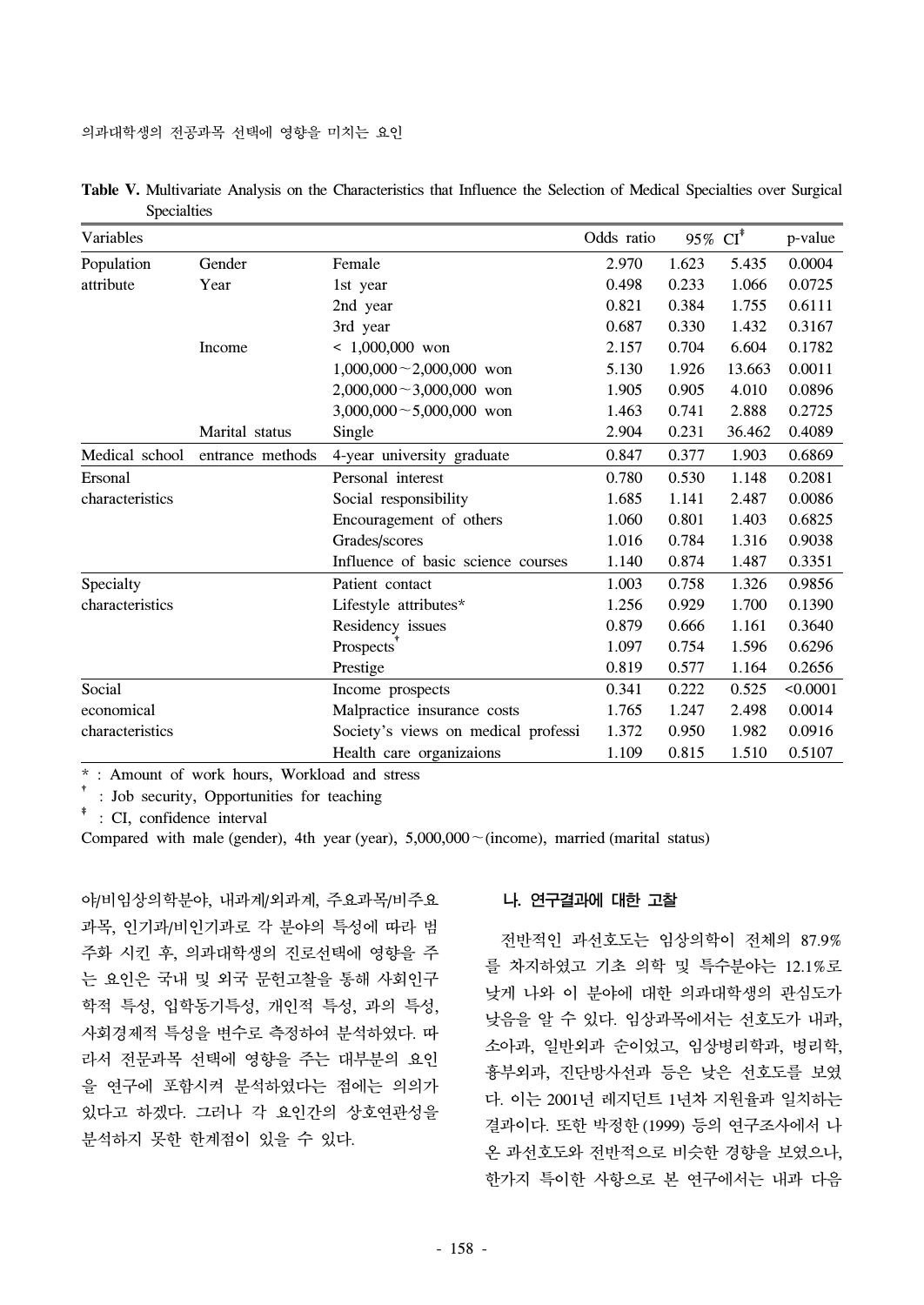| Effect          |                  |                                     | Odds ratio | 95% CI <sup>*</sup> |        | p-value |
|-----------------|------------------|-------------------------------------|------------|---------------------|--------|---------|
| Population      | Gender           | Female                              | 2.507      | 1.358               | 4.629  | 0.0033  |
| attribute       | Year             | 1st year                            | 1.245      | 0.584               | 2.656  | 0.5700  |
|                 |                  | 2nd year                            | 1.259      | 0.591               | 2.684  | 0.5501  |
|                 |                  | 3rd year                            | 2.418      | 1.110               | 5.267  | 0.0262  |
|                 | Income           | $< 1,000,000$ won                   | 1.503      | 0.469               | 4.811  | 0.4927  |
|                 |                  | $1,000,000 - 2,000,000$ won         | 1.822      | 0.727               | 4.565  | 0.2007  |
|                 |                  | $2,000,000 \sim 3,000,000$ won      | 1.230      | 0.567               | 2.668  | 0.5999  |
|                 |                  | $3,000,000 \sim 5,000,000$ won      | 0.984      | 0.493               | 1.966  | 0.9643  |
|                 | Marital status   | Single                              | 3.563      | 0.340               | 37.374 | 0.2893  |
| Medical school  | entrance methods | 4-year university graduate          | 1.290      | 0.583               | 2.855  | 0.5295  |
| ersonal         |                  | Personal interest                   | 0.938      | 0.631               | 1.394  | 0.7515  |
| characteristics |                  | Social responsibility               | 1.540      | 1.032               | 2.299  | 0.0345  |
|                 |                  | Encouragement of others             | 0.989      | 0.746               | 1.310  | 0.9386  |
|                 |                  | Grades/scores                       | 0.980      | 0.753               | 1.276  | 0.8794  |
|                 |                  | Influence of basic science courses  | 1.023      | 0.785               | 1.334  | 0.8645  |
| Specialty       |                  | Patient contact                     | 1.032      | 0.769               | 1.386  | 0.8345  |
| characteristics |                  | Lifestyle attributes                | 1.162      | 0.844               | 1.598  | 0.3577  |
|                 |                  | Residency issues                    | 0.779      | 0.579               | 1.047  | 0.0976  |
|                 |                  | Prospects <sup>'</sup>              | 0.584      | 0.400               | 0.853  | 0.0054  |
|                 |                  | Prestige                            | 0.979      | 0.668               | 1.436  | 0.9142  |
| Social          |                  | Income prospects                    | 0.449      | 0.300               | 0.672  | 0.0001  |
| economical      |                  | Malpractice insurance costs         | 1.000      | 0.719               | 0.392  | 0.9979  |
| characteristics |                  | Society's views on medical professi | 2.239      | 1.461               | 3.431  | 0.0002  |
|                 |                  | Health care organizaions            | 1.190      | 0.865               | 1.637  | 0.2854  |

**Table VI.** Multivariate Analysis on the Characteristics that Influence the Selection of Major Specialties over Minor Specialties

† : Job security, Opportunities for teaching

‡ : CI, confidence interval

Compared with male (gender), 4th year (year), 5,000,000~(income), married (marital status)

으로 소아과 희망자가 많았는데 이는 의약 분업 후 개원가능성이 높아져 소아과에 대한 관심을 반영한 다고 볼 수 있다. 4개 전문과목 범주별로 살펴보면 다음과 같다.

 첫째, 임상과 임상 외 분야에 대한 선호도는 전문 과목의 특성요인에서 환자와의 접촉여부, 선택한 분 야의 특성, 미래의 전망, 사회경제적인 요인에서 경 제적 수입, 의약분업 등의 국가정책이 의미 있는 영 향을 미쳤는데, 이러한 결과는 환자와 직접 접하는 시간이 많을수록, 경제적 수입을 고려할수록 임상을 택하는 비율이 증가할 것이라는 예상과 일치한다. 반면에 의약분업, 의료공급체계 등의 국가 정책적

요인과 미래의 전망을 고려할수록 비임상분야를 선 호하는 것으로 나타났다. 그리고, 미래의 전망 요인 에서는 임상보다는 임상 외 분야를 한 경우 그 영향 력을 중요하게 평가하였다. 이는 앞에서 의미있는 요인으로 분석된 경제적 요인과 같이 고려해 볼 때, 기초 의학 부분이 미래의 전망이 좋다고 생각하지 만 그 노력에 비해 경제적으로 정당한 대우가 이루 어지지 않는다고 생각하기 때문에 나타난 결과라고 생각된다. 그 외 임상과 비임상 과목을 선택하는데 있어 입학전형방법 따라 유의한 차이를 보이지 않 았다. 이러한 결과는 최근 여러 의과대학에서 기 초의학의 활성화를 목적으로 학사편입이나 복수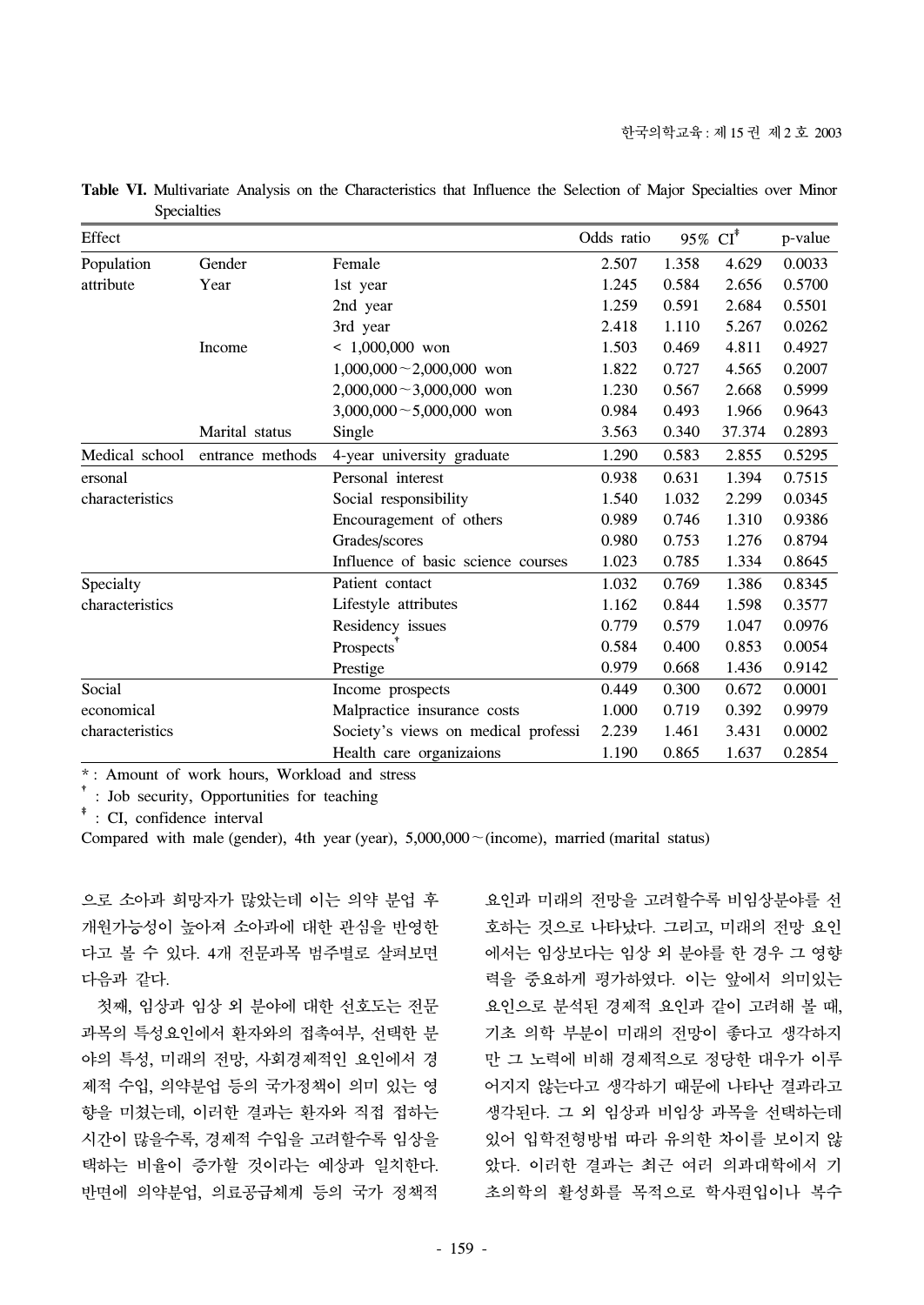전공으로 학생을 선발하거나 의학전문대학원을 도 입하려고 하는 정책에 많은 시사점을 줄 수 있을 것 이다.

 둘째, 내과계와 외과계에 대한 선호도 분석 결과, 사회인구학적 특성요인에서 성별, 학비부담자의 월 소득이, 개인적 요인에서 가치관이나 직업관이, 사 회경제적 요인에서는 경제적 수입, 의료사고 위험 정도가 의미있는 요인이었다. 성별에 따른 차이에서 는 남학생에 비해 여학생이 내과계를 2.970배 선호 하는 결과가 나왔는데, 이는 여성에서 가정생활과 양육부담이 크기 때문이라고 생각할 수 있다. 또한 가치관이나 직업관으로 사회봉사나 책임감, 의사라 는 직업에 대한 인식이 클수록 내과계를 선호하였 다. 또한 의료사고의 위험을 많이 고려할수록 내과 계를 선호하는 것으로 보아 의료사고에 의한 손해 배상 등으로 인한 부담감이 큰 것을 알 수 있다. 따 라서 외과 지원을 높이기 위한 한 방편으로 외과수 술에 대해 위험부담에 대한 인센티브를 주거나 의 료사고에 대한 보험제도를 보다 현실적인 방향으로 정립해야 할 필요성이 있다고 하겠다.

 셋째, 주요과목과 비주요과목에 대한 선호도를 살 펴보면 사회인구학적 요인에서는 성별, 본과 3학년 인 경우, 개인적 요인에서는 가치관이나 직업관이, 과의 특성요인에서 미래 전망, 사회경제적 요인에서 는 경제적 수입, 의사에 대한 사회적 인식이 영향을 주었다. 여학생이 남학생에 비해 주요과목을 더 선 호하는 결과는 주요과목이 내과, 소아과, 산부인과 등 비교적 여학생들의 지원이 많은 과목이 포함되 었기 때문이라고 생각된다. 또한 본과 3학년이 본과 4학년에 비해 주요과목을 선호한 것은 임상실습의 경험의 차이 때문인 것으로 생각해 볼 수 있다. 그 러나 본 연구가 단면연구이기 때문에 정확한 인과 관계는 알 수 없었다. 그 외 개인적 요인에서 가치관/ 직업관이 높을수록, 의사에 대한 사회적 인식이나 신임도를 많이 고려할수록 주요과목을 선호하였다. 넷째, 인기과와 비인기과의 선호도 결과는 사회인 구학적 요인에서는 성별, 학비 부담자의 월소득, 개 인적 요인에서는 성적, 과의 특성요인에서는 선택한 분야의 특성과 레지던트 수요 등이 의미있는 영향 을 주었다. 성적영향을 많이 고려하는 사람일수록 인기과를 선호했는데, 이는 성적이 높을수록 전공의 의 수요가 적은 인기과에서의 경쟁에 유리하기 때 문일 것이다. 그리고 근로시간이나 근무량 등 선택 한 분야의 특성을 고려한 경우 인기과를 더욱 선호 하는 경향을 보였다.

 전문과목별 선호도에 영향을 주는 요인과 더불어 주요 요인별로 영향을 주는 전문과목은 다음과 같 다. 첫째, 성별의 경우 남자는 인기과의 선호도가 높 았고, 여자는 임상, 내과계, 주요과목 등을 더욱 선 호하였다. 둘째, 수입을 중요하게 생각할수록 임상 과, 내과계, 주요과목 등에 대한 선호도가 높았다. 셋째, 개인의 특성 중 가치관이나 직업관을 많이 고 려할수록 내과계와 주요과목의 선호도가 높았다. 넷 째, 과의 특성 중 전문과목의 업무시간이나 업무량, 스트레스 등을 많이 고려할수록 비인기과보다 인기 과가, 비임상과보다 임상과의 선호도가 높았고, 앞 으로의 전망을 많이 고려할수록 비임상과와 주요과 목의 선호도가 높았다. 따라서 성별은 4가지 구분의 전문과목 선택에 모두 영향을 주었고, 사회경제적 요인 중 수입도 3개의 전문과목 구분에 유의한 영 향을 주어, 의과대학생의 성별과 전문과목의 수입 이 전문과목 선택에 많은 영향을 준다는 것을 알 수 있다.

 전문과목별 전공의 수급의 문제를 해결하고자 최 근 정부에서는 비인기과의 전공의들에게 월 50만원 의 지원금을 약속하였지만, 근본적인 정책이나 의료 환경의 개선이 없다면 이러한 단기적인 지원만으로 전공의 수급을 바람직한 방향으로 바뀌기를 기대하 기는 어렵다. 이러한 문제의 해결을 위해서는 임상 의학분야의 의료인력수급에 영향을 미치는 요인들 이 구체적으로 무엇인지를 밝히고, 어떤 요인들이 가장 중요한 영향을 미치는 가를 파악하고 이에 대 한 해결을 통한 합리적인 전공의 수급정책이 마련 되어야 할 것이다.

## 결론 및 제언

의과대학생의 전반적인 과선호도 경향을 보면 임